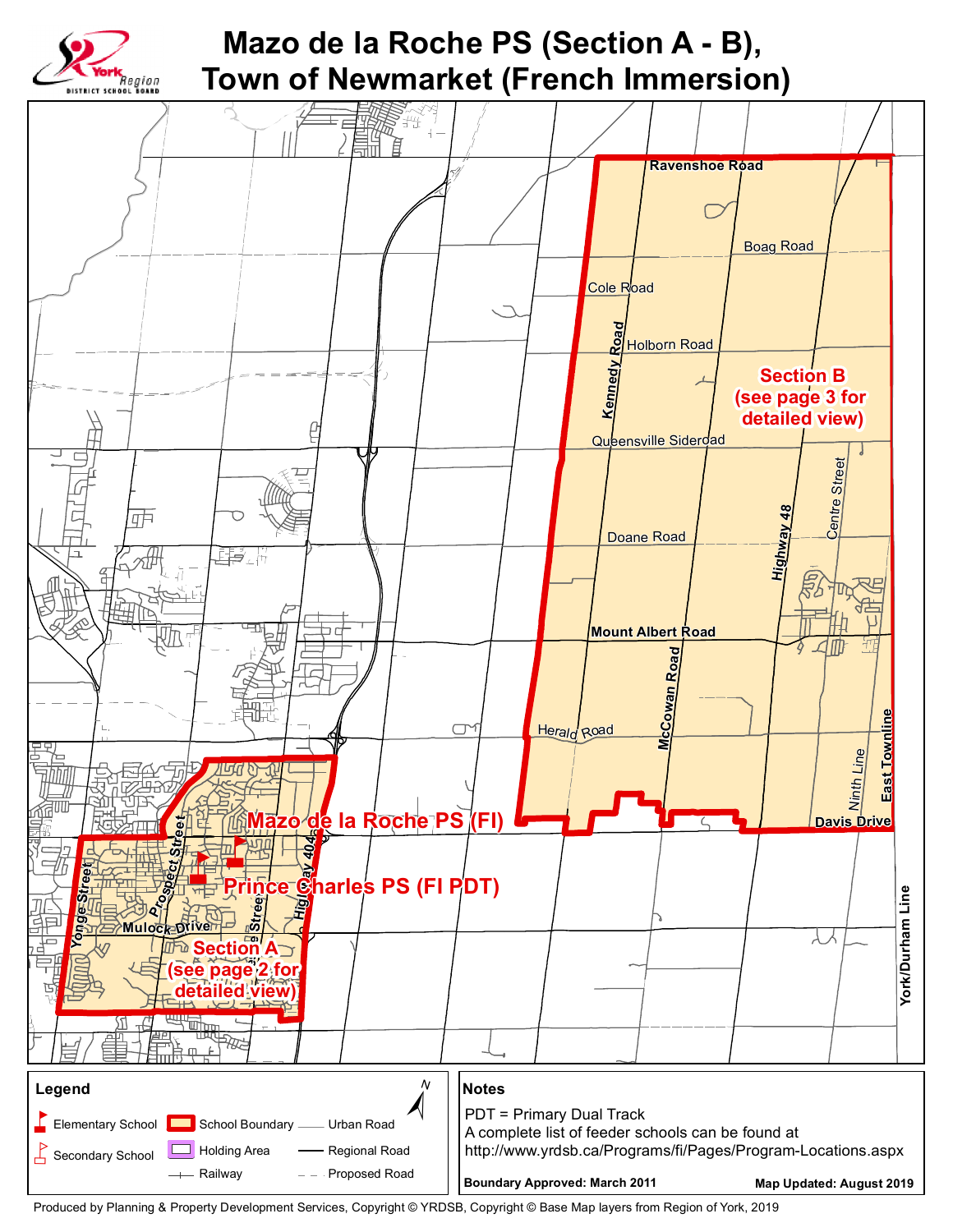

## Mazo de la Roche PS (Section A), **Town of Newmarket (French Immersion)**



Produced by Planning & Property Development Services, Copyright © YRDSB, Copyright © Base Map layers from Region of York, 2019